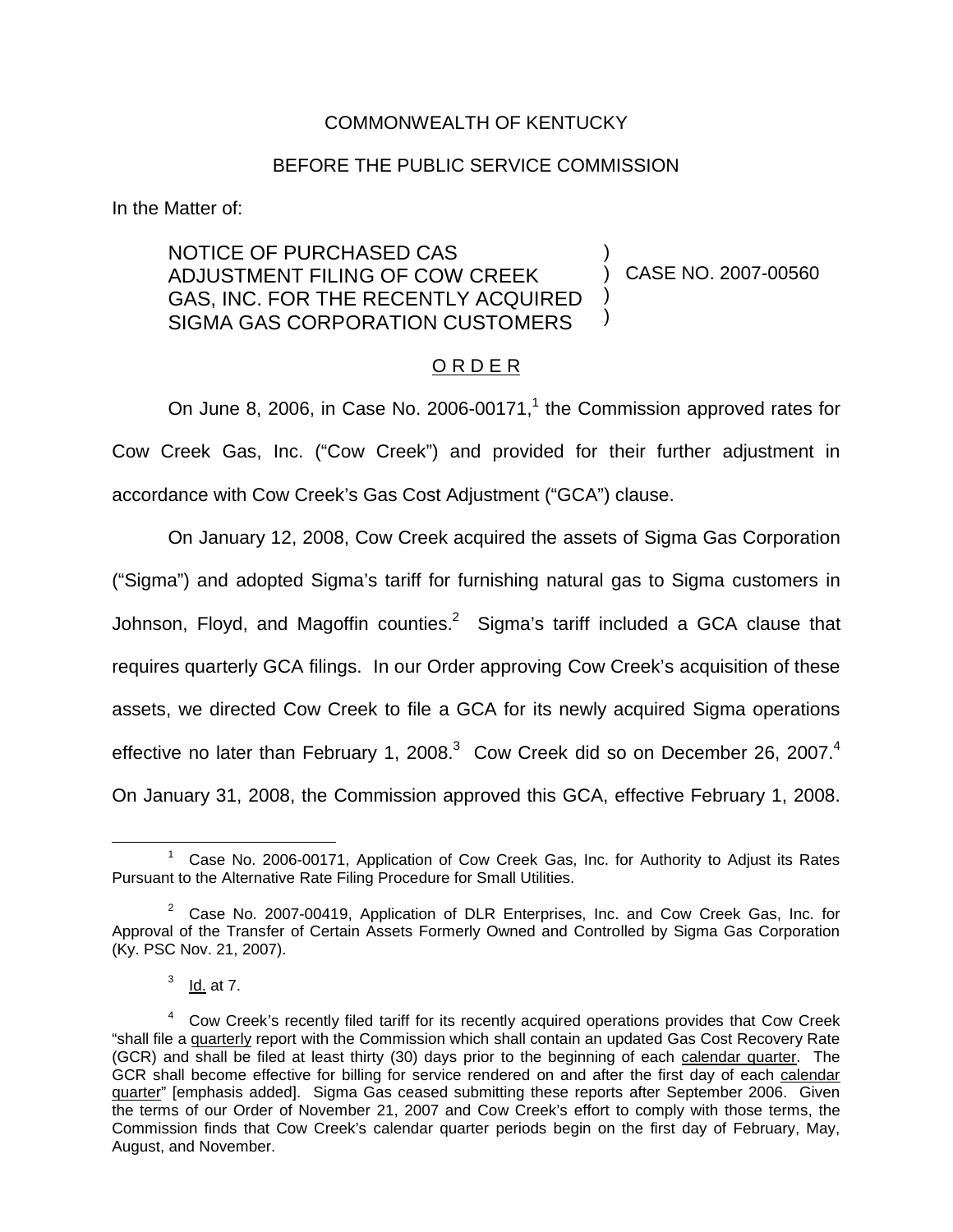Upon further review, the Commission finds that we incorrectly assumed that Cow Creek's filing addressed all of Cow Creek's operations rather than its recently acquired operations only. The recent filing lists only gas purchases from suppliers supplying Sigma's former operations and does not refer to gas suppliers for Cow Creek's original operations. Moreover, Cow Creek's GCA clause for its original operations requires an adjustment only when a supplier's price changes. Sigma's adopted GCA clause, on the other hand, requires quarterly filings.

IT IS THEREFORE ORDERED that:

1. The Appendix to our Order of January 31, 2008 is stricken and substituted with the Appendix to this Order.

2. The rates in the Appendix to this Order are approved for billing for service rendered on and after February 1, 2008.<sup>5</sup>

3. All provisions of the Order of January 31, 2008 that do not conflict with the terms of this Order remain in effect.

4. Within 20 days of the date of this Order, Cow Creek shall file with this Commission revised tariffs setting out the rates authorized herein.

Done at Frankfort, Kentucky, this 13<sup>th</sup> day of February, 2008.

By the Commission

ATTEST:

**Executive Director** 

<sup>&</sup>lt;sup>5</sup> This effective date is consistent with the provisions of the Purchased Gas Adjustment Clause of the tariff that Cow Creek has adopted.